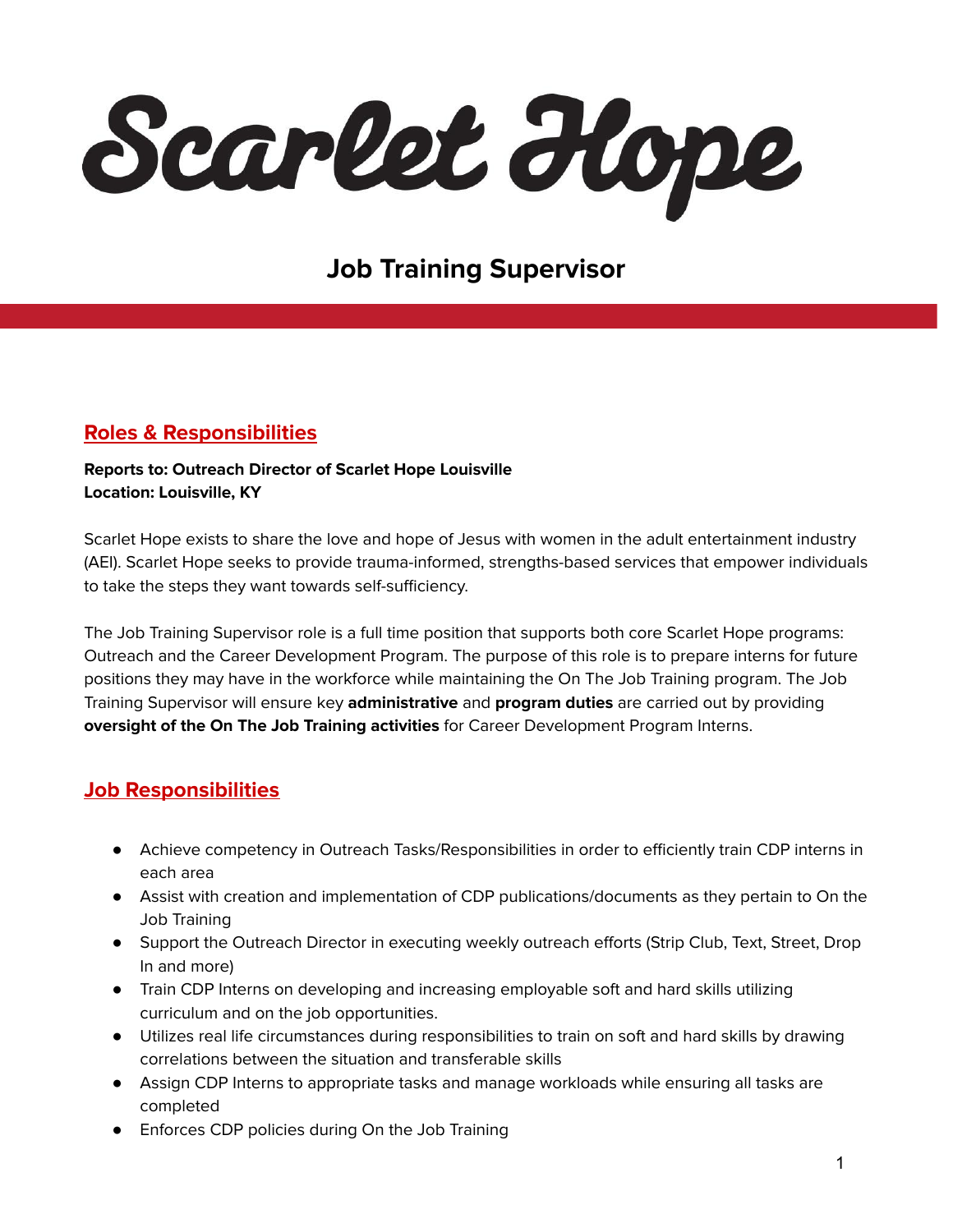- Supervise CDP Interns completing On The Job Training duties while promoting team identity by celebrating the growth and success of the Interns
- Facilitate Certification of job skills with CDP Interns
- Manage In- Kind Donor relationships (such as Dare to Care)
- Collaborate with the Outreach Director to plan special events and execute projects
- Ensure the Commercial Kitchen meets health department standards
- Collaborate with the Outreach Director and CDP Director on the overall progress of the CDP interns through the program

On the Job Training involves hands-on experience for Career Development Program Interns . Through On The Job Training at Scarlet Hope the interns have the opportunity to partner with our Outreach Program efforts. When there are not enough Interns to complete the work, the Job Training Supervisor will ensure work is completed on time as needed. Examples of these tasks include:

- Recording and Tracking Metrics
- Donation Intake and Inventory
- Commercial Kitchen Management
- Social Media Posts
- Donor and Volunteer Communication and Scheduling
- Facility Care/Cleanliness

Other responsibilities asked of Scarlet Hope Louisville Staff

- Participate in weekly Scarlet Hope and CDP meetings, trainings and retreats as requested
- Aid in annual Scarlet Hope fundraising and promotional events
- Meet regularly with the Outreach and CDP Directors
- Accomplish other duties as assigned by the Outreach Director and Executive Director

#### **Job Training Supervisor "week at a glance"**

**Monday:** 8:30am-5pm: Outreach Duties| Admin **Tuesday:** 8:30am-1:30pm: OTJT facilitation| 1:30pm-5:00pm: Admin **Wednesday:** 8:30am-5:00pm: OTJT facilitation **Thursday:** 9:30am-11:00am Admin| 11:00am-6:00pm: OTJT facilitation **Friday:** 8:30am-5pm: Admin

Flexibility is a vital aspect of the role of the Job Training Supervisor. There will be miscellaneous tasks and responsibilities that may be assigned to you to ensure accomplishment of the Scarlet Hope mission. It will be essential that you view your role as being a flexible member of a team. We are excited and thankful for your skills and gifts.